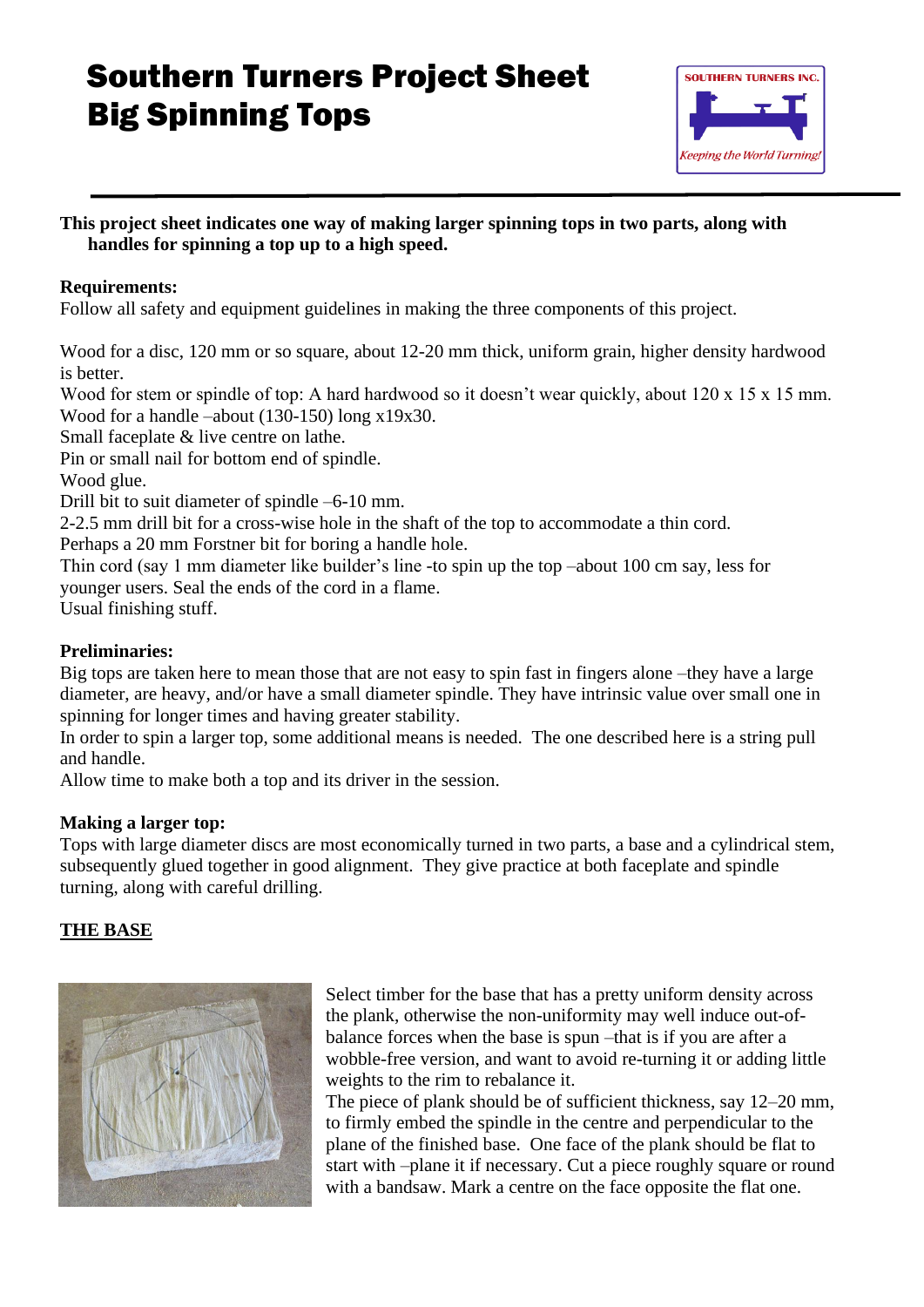

With a small faceplate on the lathe spindle, place the flat side of the piece of wood against that, and hold it there with pressure from a live centre in the tailstock, centred on the marked centre. Make sure the tailstock is locked up tight, and the live centre is firmly embedded into the wood.



With the lathe on a lowish speed to start with, turn the base circular with a sharp gouge, parting tool, skew -whatever you are comfortable with. Face the disc if it doesn't run true with the faceplate. Flatten off any remaining wood at the centre with abrasives or a chisel.

Place the disc on a pedestal drill table, centred side up, and drill a hole right through and square to the face to take the spindle, say 6-8 mm or so in diameter for a110 mm base diameter.

If necessary, put the wood back on the faceplate and face the other side of the disc, again supported by the live centre, now in the drilled hole.



You can leave the edges of your disc square to the face, or shape them however you like –making the edge very thin may be unwise, because the spinning edge may then bruise anything it hits, or even break off. Keeping the edge broad increases the mass of the base out towards the edge, and the moment of inertia, which aids the duration of spin considerably. Shape a cross-section for the base however you like, also keeping it thick enough at the centre to support the stem well.

#### **THE STEM**

Using a piece of hardwood about  $\frac{3}{4}$  x disc diameter long –longer if the disc is thicker, and about 15 mm square, turn the piece into a cylinder, either between centres, or by holding one end in small chuck jaws and supporting the other end in a live centre. Part or all of the stem should be thinned to about 6-8 mm (thicker for larger bases), the size of a drill bit. It should be thin enough to spin the top to a high speed,



protection is recommended.

but strong enough to withstand a bit of rough treatment, perhaps with a small cross-wise hole drilled in it. Taper the end near the tailstock to a blunt point, to take a small nail or pin in the centre point to reduce wear –the greater mass of a larger top creates more wear on the point, so some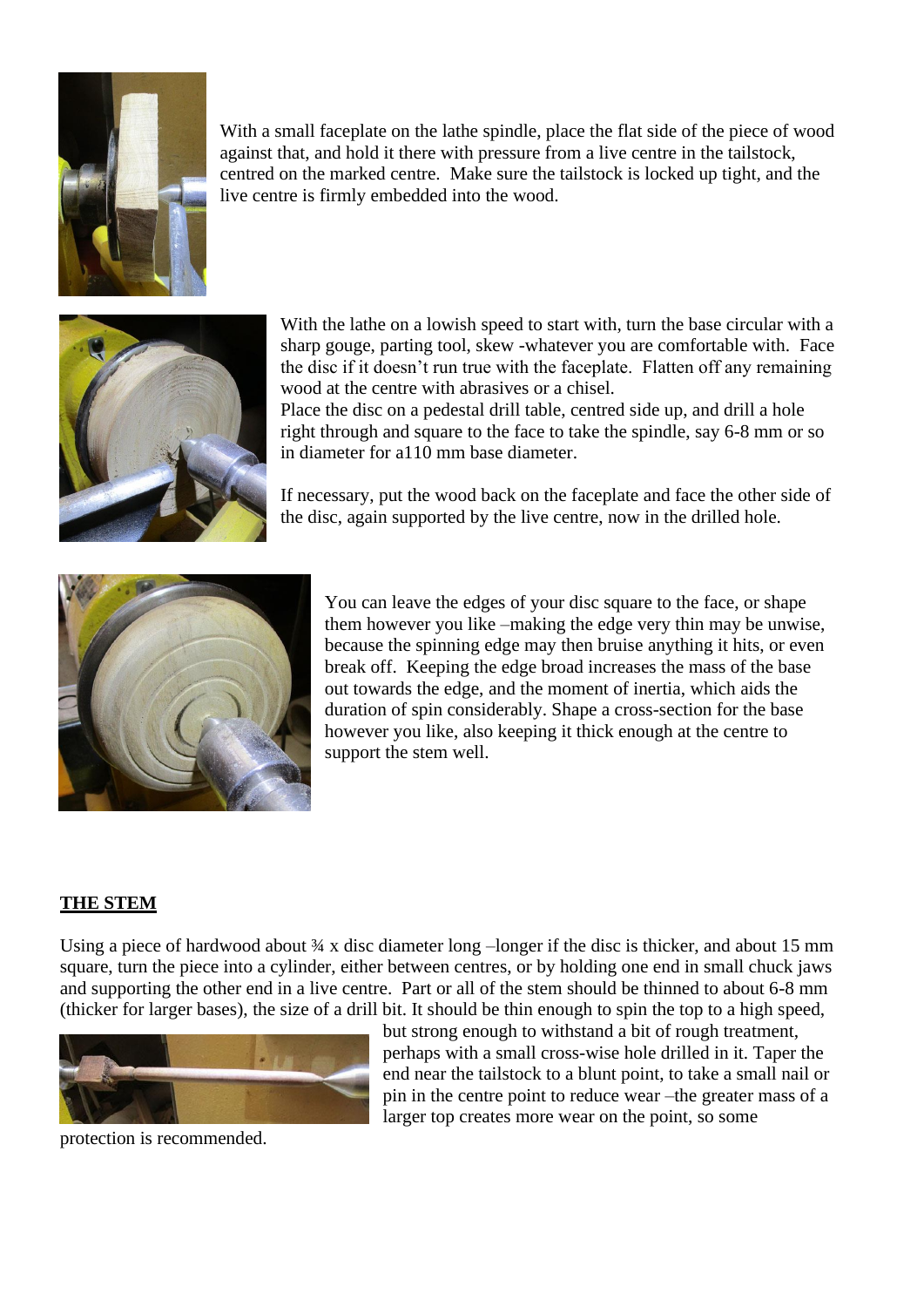

Look ahead at the examples of handles used to hold the tops as they are being spun up, for aspects of the stem shape close to the top of the base –a neck/spacer/boss there may be useful for the

horizontal type of handle. Also appreciate that a very long stem may make it tricky to remove the handle from the stem once a top is up to speed, so trim the length after making the handle, if required.



The stem can be made a greater diameter where it passes through the base – enlarge the hole in the base to accommodate it if needed. Allow enough length below any boss to accommodate the base and to allow the top to tilt by perhaps

10° without the base touching the surface.(10° corresponds to a stem length below the base of 1 unit and about 5 units of disc radius.)

#### **SPINNING THE TOP**

There are several ways to spin a top to a high speed. The method given here holds the top in a handle, and a thin cord is wound around the spindle of the top to start it spinning. By pulling on the cord, a torque is applied to the shaft which accelerates the top to a high rate. When the cord comes free, the handle can be lifted off.

#### **HANDLES**

Two common forms of handle are shown below, along with sections of tops. Decide if you are going to hold the top in a horizontal or vertical handle.





Turn a handle from, say, pine board or something fancier, 130-150 mm or so long x about 30 mm wide x 19 mm thick (i.e. with a rectangular cross-section), held between centres, . If you are to make a horizontal handle, set the turning axis a few mm off the centre line of the piece to give more

clearance for fingers around the handle.